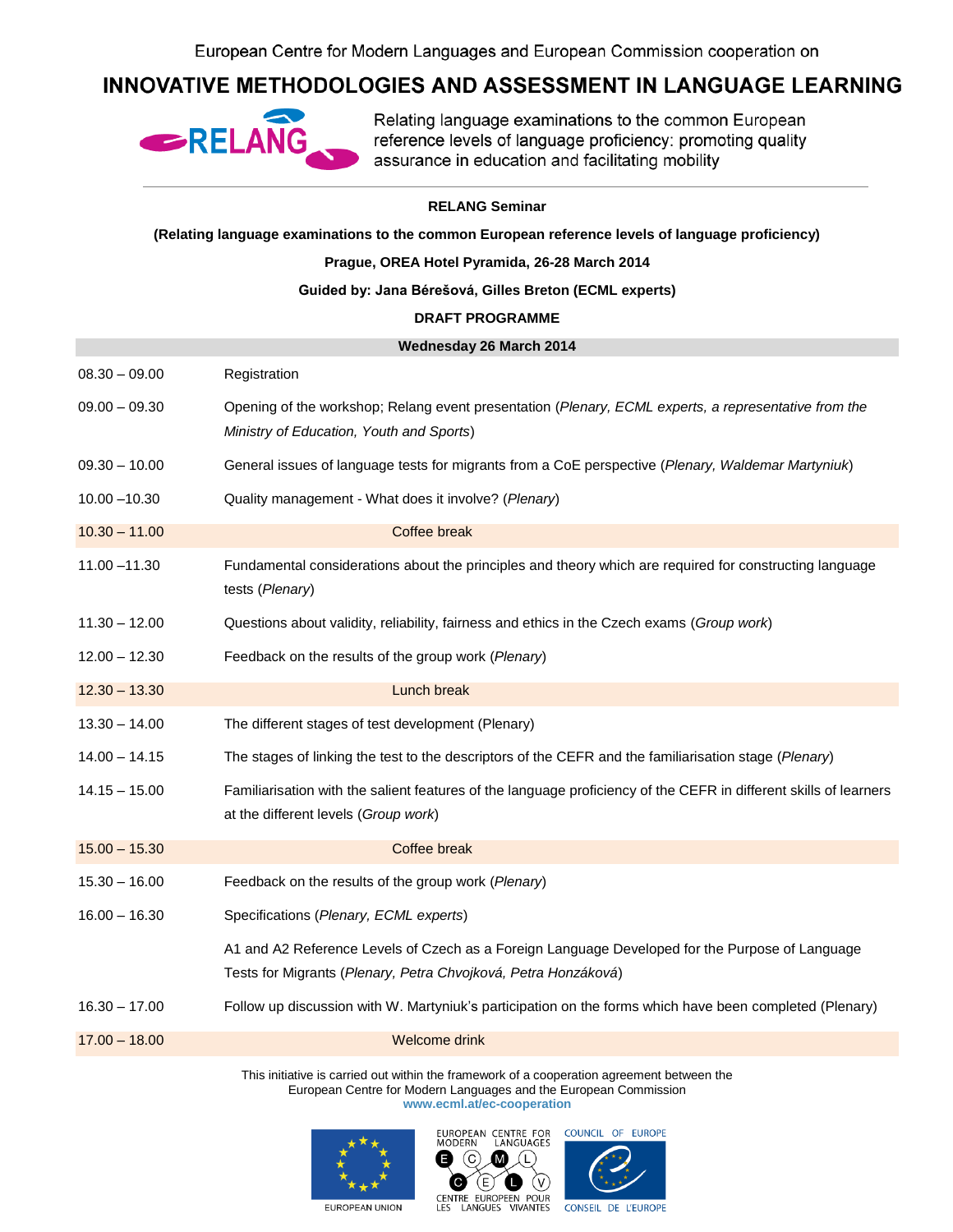| Thursday 27 March 2014 |                                                                                                        |  |
|------------------------|--------------------------------------------------------------------------------------------------------|--|
| $09.00 - 09.15$        | The process of assembling the test (Plenary)                                                           |  |
| $09.15 - 09.30$        | The rules to follow when writing items (receptive skills), as well as item writing issues (Plenary)    |  |
| $09.30 - 10.00$        | Item writing - receptive skills (Group work)                                                           |  |
| $10.00 - 10.30$        | Feedback on the results of the group work and the development of guidelines for item writers (Plenary) |  |
| $10.30 - 11.00$        | Coffee break                                                                                           |  |
| $11.00 - 11.30$        | Follow up of the group work feedback (Plenary)                                                         |  |
| $11.30 - 11.45$        | The rules for writing tasks for productive skills: writing and speaking (Plenary)                      |  |
| $11.45 - 12.30$        | Samples of writing and speaking tasks (Group work)                                                     |  |
| $12.30 - 13.30$        | Lunch break                                                                                            |  |
| $13.30 - 14.15$        | Feedback on writing of tasks for productive skills (Plenary)                                           |  |
| $14.15 - 15.00$        | Conclusion about the criteria for item writing and elements for guidelines for item writers (Plenary)  |  |
| $15.00 - 15.30$        | Coffee break                                                                                           |  |
| $15.30 - 16.00$        | Marking, grading and reporting (Plenary)                                                               |  |
| $16.00 - 16.30$        | Marking of writing (Group work)                                                                        |  |
| $16.30 - 17.00$        | Feedback on group work. Which grids might be the most reliable? (Plenary)                              |  |